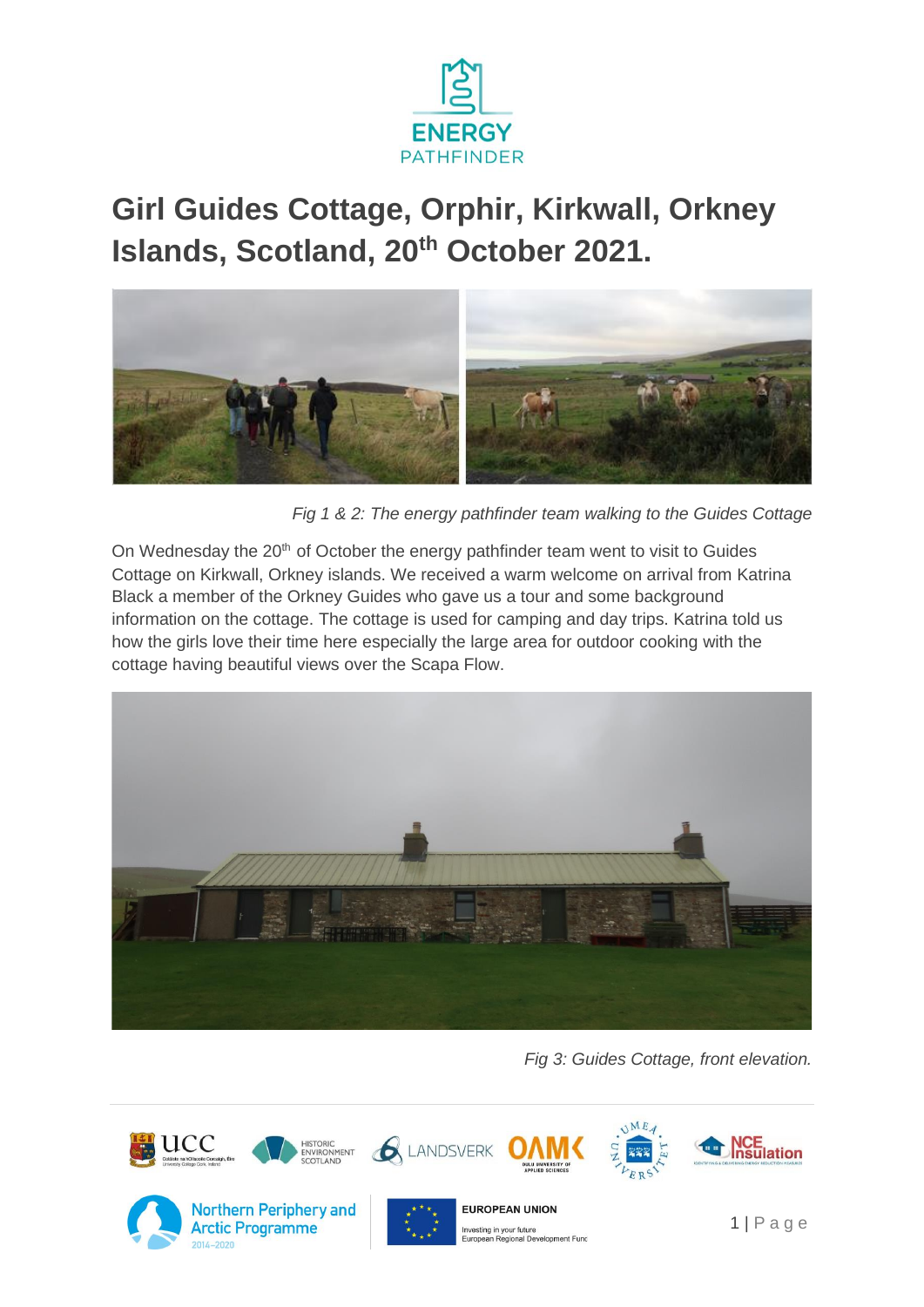



*Fig 4: Welcome from the Guides Cottage trust.* 



*Fig 5 & 6 Guides Cottage.* 

The trust has contacted the technical research team in HES looking for advice on issue with dampness that they were experiencing on the gable end of the building. The cottage is



2014-2020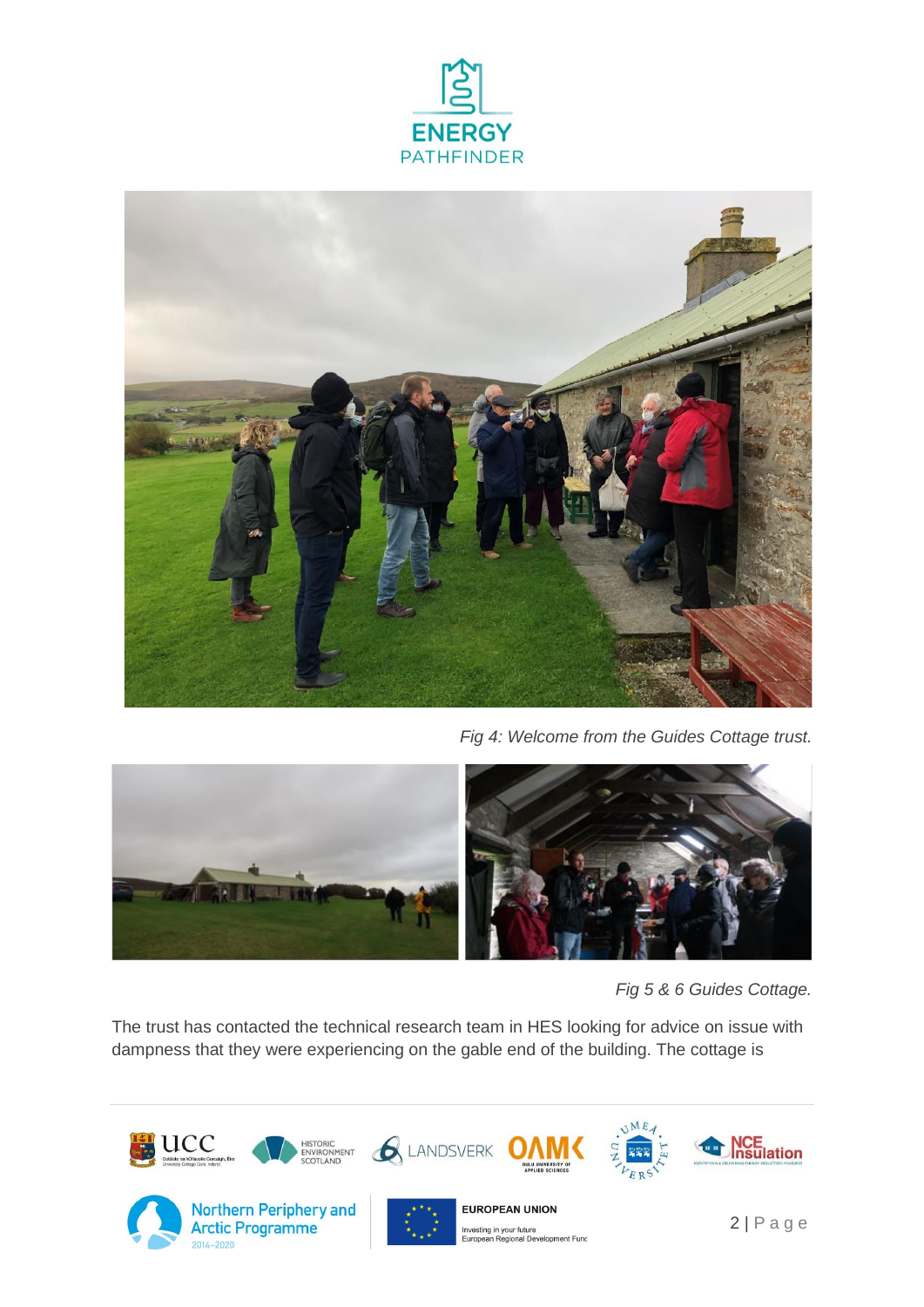

located in an exposed location with very little protection from the weather and preserving and protecting the traditional fabric of this building is important to the Trust.

Kenneth Easson from HES remarked how "the Guides Cottage represents an example of what can happen when inappropriate materials are introduced during the improvement and maintenance of traditional buildings in Scotland. These repairs were each, on the face of it, perfectly sensible maintenance solutions to the initial problem of water ingress but by introducing impermeable materials in the process these successive works on the building have each treated the symptoms while exacerbating the underlying problem."



*Fig 7: Photo of repair works carried out with non-porous materials & Fig 8 dampness of gable wall.*



*Fig 9, Gable elevation showing signs of dampness.*